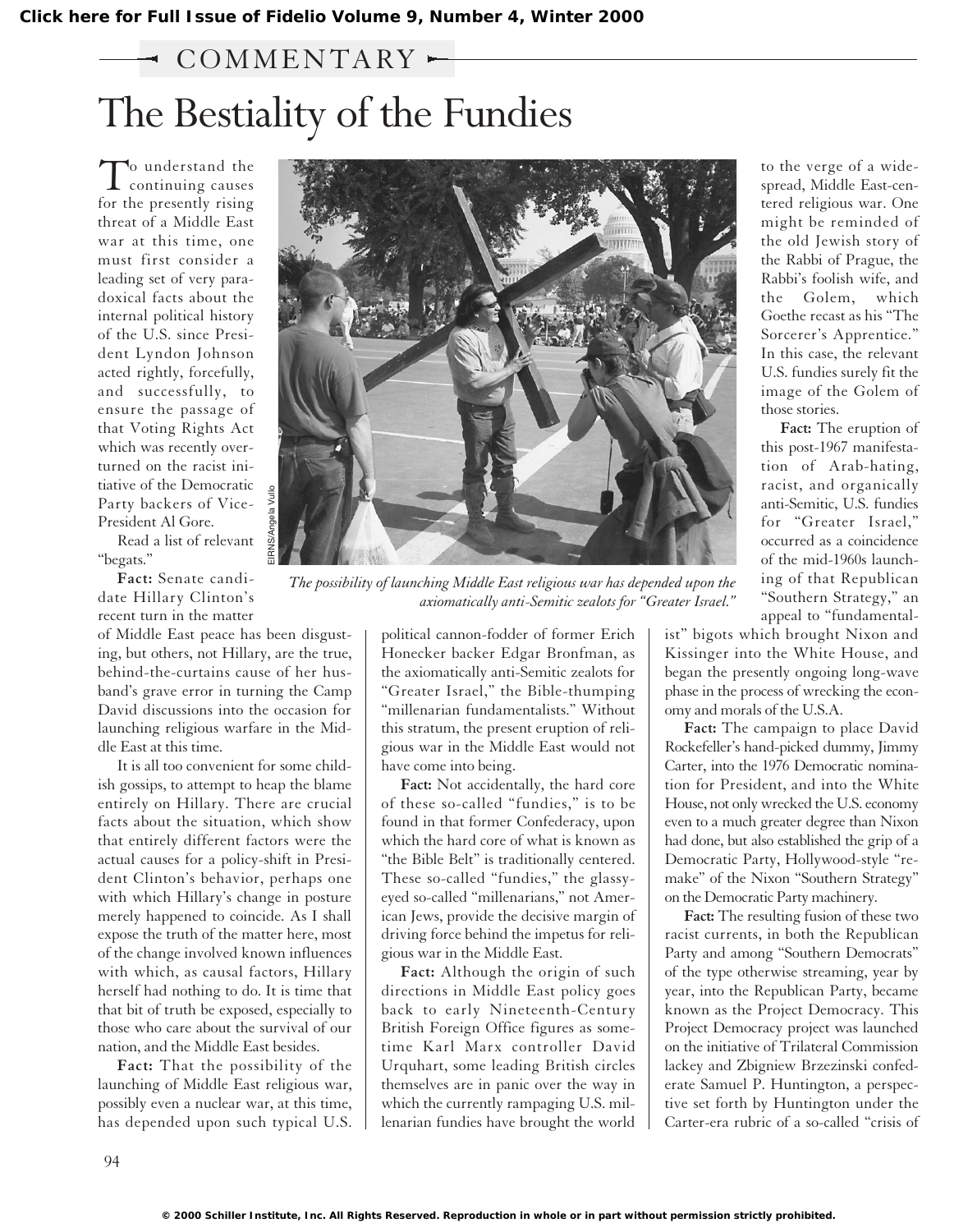democracy." Thus, Project Democracy, better named "Project Lying Demagogy," was installed as the authority over both leading political parties, in 1982.

**Fact:** Out of the gutters of the Carter Presidency, we had the birth of a consolidated Democratic Party parody of the Nixon "Southern Strategy." The putatively "intellectual" source of this perversion within the former Franklin Roosevelt Democratic Party, has been typified by the neo-Confederate "Nashville Agrarians." The influence of that pro- "Agrarian" perversion, evolved into a formation known as The Democratic Leadership Council. This policy of this passel of Nashville-style, "Southern fried" Carter Democrats, converged upon the pro-racist economic policies of even cruder varieties of the "Southern Democrats," such as Senator Phil Gramm and Newt Gingrich, the former which crossed over into the Republican Party during this post-Carter transition. The fruit of this noxious hybrid became known as "The Third Way," or among the more insightfully clever wiseacres, "The Road to Gore."

**Fact:** It was out of this sequence of developments within the U.S. political process, that the U.S.-based coup d'etat against Israel's Ben Gurion-led founders of Israel, was launched openly in 1967, and took over Israel with the "West Bank Land-Scam" swindle launched by collaboration among Ariel Sharon, Henry A. Kissinger et al., during 1982.

**Fact:** the so-called "Monica Lewinsky Affair," was a clearly predesigned project orchestrated by President Clinton's personal, Republican-centered, high-level enemies inside U.S. government institutions, who, beginning no later than 1997, subsequently unleashed the attempted impeachment process, by making the impeachment of the President a common cry of that breed of hysterical and glassy-eyed, hypocritical bigots called "millenarian fundies." In the course of that, President Clinton's efforts to save his personal rear-end, by placating a significant margin of those aroused "fundies," as by his Prayer Breakfast tactics, put him into the kind of defensive position in which the influence of political-environmental pressures from the "millenarian fundamentalists" over the White House was greatly strengthened.

#### **Enter, the Paradox**

Those foregoing items are simply typical of the leading facts to be considered. Nonetheless the more closely we examine these and other facts of a similar nature, the more tangled with paradoxes the total picture becomes. Neither the facts in themselves, however true, explain anything important about the issue, nor does any attempt to piece those facts together, jigsaw-puzzle style, help us much on this account.

Therefore, we must accept the evidence that these kinds of particular facts, considered in and of themselves, are only the footprints left by a U.S. nation whose direction appears to be a march into an Armageddon

created not by God, but by the hubristic choice of poor fools such as glassyeyed millenari-

The Lost Ark and the Last Days

*Books used in the fundamentalist "end-times" movement.* 

an bigots. The footprints are clear, but footprints do not show us exactly how and why the men who made them chose to walk in that direction.

The present religious warfare was unleashed within what had been otherwise, a highly successful, step-by-step approach to a successful Camp David summit. Then, suddenly, the religious issue was imposed upon the negotiations by President Bill Clinton's own reckless, wrongful attack on Chairman Arafat. Wherein lies the motive for that choice of direction? What the President did in wrecking his own Camp David process in that way, was contrary to all of advice he would have received from all of those Presidential advisors whose knowledge he would have ordinarily considered indispensable in such a situation. The footprints are clear, but those footprints themselves do not tell us how that happened. However, if we look at the same matter in its larger context, the solution to all of the most relevant paradoxes is clear beyond doubt.

Those of you who rely upon your soap-opera psychology, and all your typical, wiseacre's conspiracy-theories, will never find the true answer to such questions by pointing at either Hillary, or Bill, or both. To find the truth about all this, we have to take a hard look at the foolish-

> ness you must recognize in your all-too-typical next-door neighbor, even, perhaps in yourself. I shall now show you the truth of the matter, here.

> Two crucial kinds of clinical facts must be examined here, if you are to find the keys to the reasons for that pattern of footprints left in the wake of about thirty-five years of such trends, trends of specific type of increasing moral degeneracy in U.S. national behavior.

> The key to the answer lies in a question: What makes a nitwit such as our typical millenarian fundie tick? How do such fundies, in effect, control a majority among those American Jews, who, on other issues, would be generally too civilized, too rational, to fall for the kinds of games



95

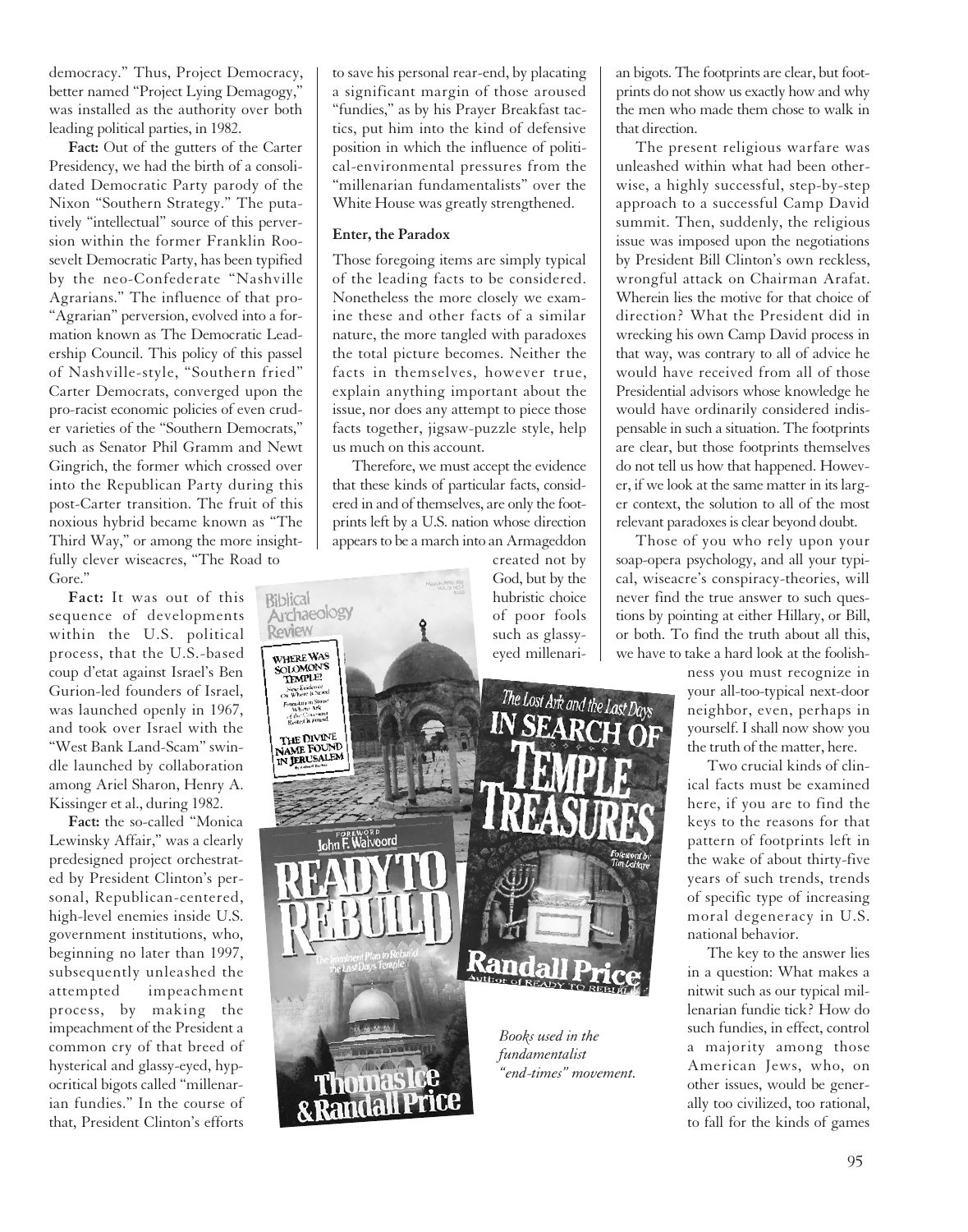those fundies are playing upon them in Middle East affairs?

That Jew is, typically, except for the most intellectually and morally developed among them, controlled by fear of those fundies, or their like. The relevant key phrase is "Jewish Survival," or, in other words, "Where could a Jew go to survive?" To see that as the Jew sees it, you must peek into what that Jew sees in the lunatic mind of the typical millenarian fundie, or, in the alternative, in the mouth of that Catholic who the Jew suspects is thinking "Christ-killer." What frightens that Jew, is not

Hitler. Hitler is dead, perhaps a bit late, but dead nonetheless. It is, above all, the "fundie" whom the insightful Jew recognizes as the most likely to turn around, today or tomorrow, to burn the Jew and his family at the witch-trial's stake.

Do not deny that fact; after all, what is the collective experience of the Jew within European civilization since Roman times, and Babylon earlier? Any Jew who is honest with you, will tell you words to exactly that effect.

It is the Jew's not-unjustified fear of types like the fundie, which tends to make the American Jew a propitiator of that fundie, or of types who inspire the same kind of fears for the same kinds of causes. In that circumstance, only the Jew of the quality of development typified by Moses Mendelssohn's leading role in bringing about Jewish emancipation within Western and Central Europe, has the intellectual strength, as David Ben Gurion did, to stand up against a sea of adversaries with confidence in the will to fight for the right, rather than give way to opportunistic ventures. Jewish fears tend to make the Jew easier prey to the fear that his survival depends, apparently at least, upon propitiating the ruling establishment among the non-Jews. That is the nature of the power of that establishment and its fundie-like hoodlum mobs, which strikes



*Roots of the "Southern Strategy": Ku Klux Klan rally, 1963.*

fear and submission into the typical Jew.

That said, look deeply into the nightmare which is the deranged mind of the typical millenarian fundie, and the key to understanding President Clinton's predicament can be identified.

### **The Apocalypse**

The Apostle John wrote a letter known as The Apocalypse, addressing the issue of the nature of the forces faced by Christians under the conditions of the pagan Roman Empire during the closing decades of the First Century A.D.

At a later time, some wicked prankster renamed that letter The Book of Revelation. The reading of that latter version, so titled, among certain non-Catholics, was whipped up into the core of a lunatic belief which became the contemporary, pseudo-Christian millenarian cults. Bits of "prophecy" from what became known as the "Old Testament" since early in the Sixteenth Century, were blended in, and the entire stew so stirred was served in the heathen's clay pots of what became known as millenarianism, the view that God has preset the history of man and the universe according to precalculations of events predetermined to occur inevitably according to a calendar set in more or less exactly thousand-year intervals. That is, in that form, purely pagan numerology, better suited to the

dogmas and myths of the Babylonian priesthood than the domain of sane men and women.

To recognize why that millenarianism must be recognized as a form of lunacy, it is convenient to focus on a comparable issue, pivotted upon the interpretation of the Third Letter of Fatima, lately discussed within the ranks of the Catholic Church. There, in opposition to the views set forth by Pope John Paul II, some avowed Catholic millenarian-like types insist, that that Letter reflects God's predestination of a virtual apocalypse in the period immediately ahead.

In both these, and similar cases, there are certain crucial facts which prove that the issues posed are not matters of debatable religious differences, but are purely and simply a form of clinical insanity, a form of mass insanity which history already demonstrates to be extremely dangerous to civilization as a whole.

Focus again on the Third Letter of Fatima. The Congregation of the Doctrine of the Faith points out what any sane Christian should recognize immediately, that the threat to which that Letter refers, is not the threat of a predestined event, but, rather, a forecast which warns of the consequences of the Church's failure to make certain corrections in its recent and continuing history. It is not necessary to examine the details of that matter here; the point is, to focus upon the difference between that view of the Letter and what some millenarian-like readers of the Letter project upon it.

The essence of man, as Christianity teaches, is the unique quality of individual human free will. Most typical of that free will, is the sovereign power of the cognitive powers of the individual to make original, validatable discoveries of universal physical principle, or similar discoveries of other verifiably universal principles. This power in the individual points to the innate goodness of the human individual from conception and